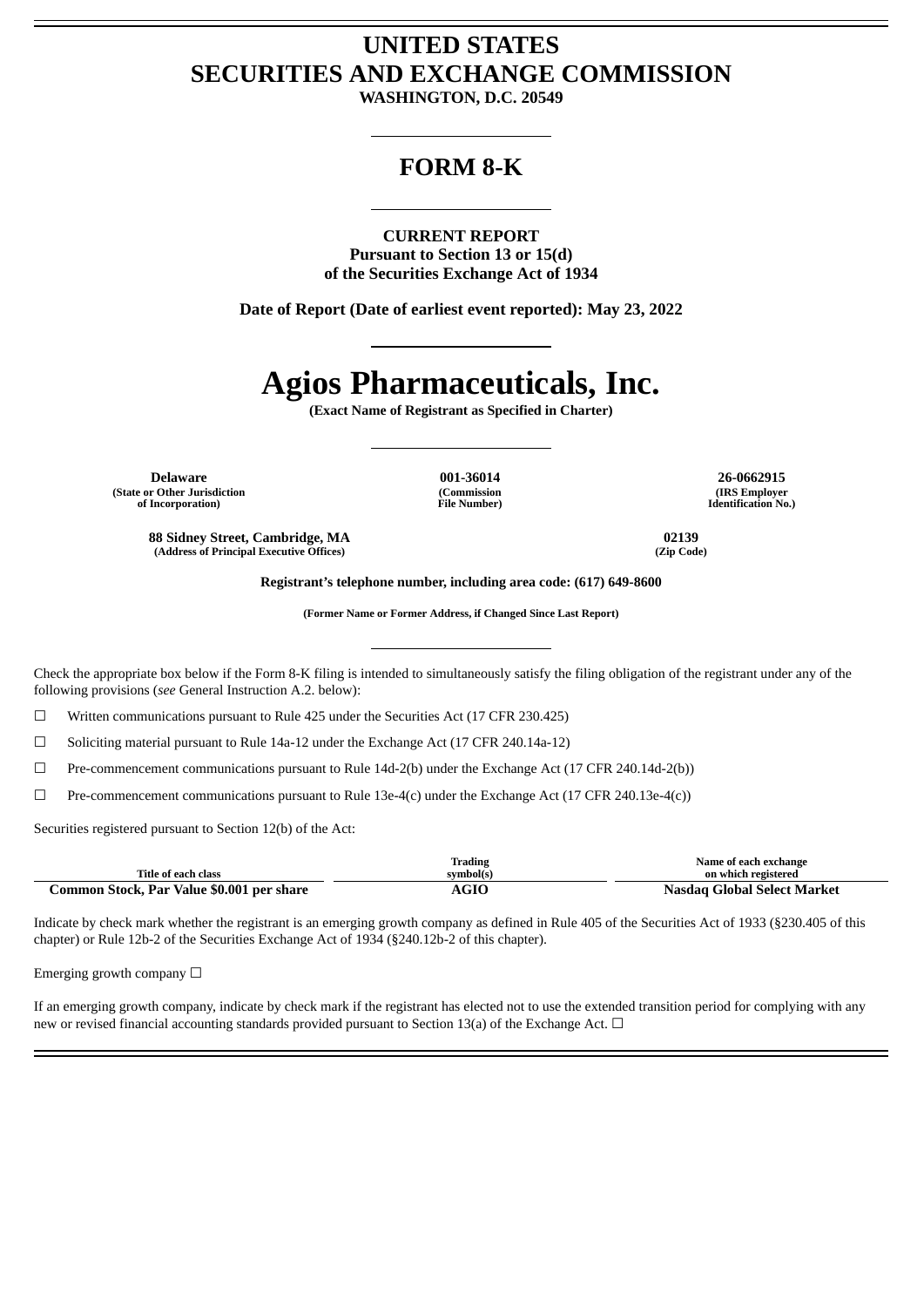#### Item 5.02 Departure of Directors or Certain Officers; Election of Directors; Appointment of Certain Officers; Compensatory **Arrangements of Certain Officers.**

On May 23, 2022, Agios Pharmaceuticals, Inc. (the "Company") entered into a consulting agreement (the "Consulting Agreement") with Bruce Car, Ph.D., effective as of August 1, 2022 (the "Effective Date"), which is the date following the effective date of Dr. Car's resignation as the Company's chief scientific officer. Pursuant to the Consulting Agreement, Dr. Car has agreed to assist the Company with the transition of the research and discovery science and to provide such other services as may be requested by the Company from time to time (which services will not exceed 10 hours per week). During the term of the Consulting Agreement, Dr. Car's outstanding equity awards will continue to vest. The Consulting Agreement has an initial term beginning on the Effective Date and ending on March 31, 2023, and may be extended for an additional period, at the Company's option and with Dr. Car's consent.

The foregoing description of the Consulting Agreement does not purport to be complete and is qualified in its entirety by reference to the full text of the Consulting Agreement, a copy of which will be filed with the Company's Quarterly Report on Form 10-Q for the quarter ending June 30, 2022.